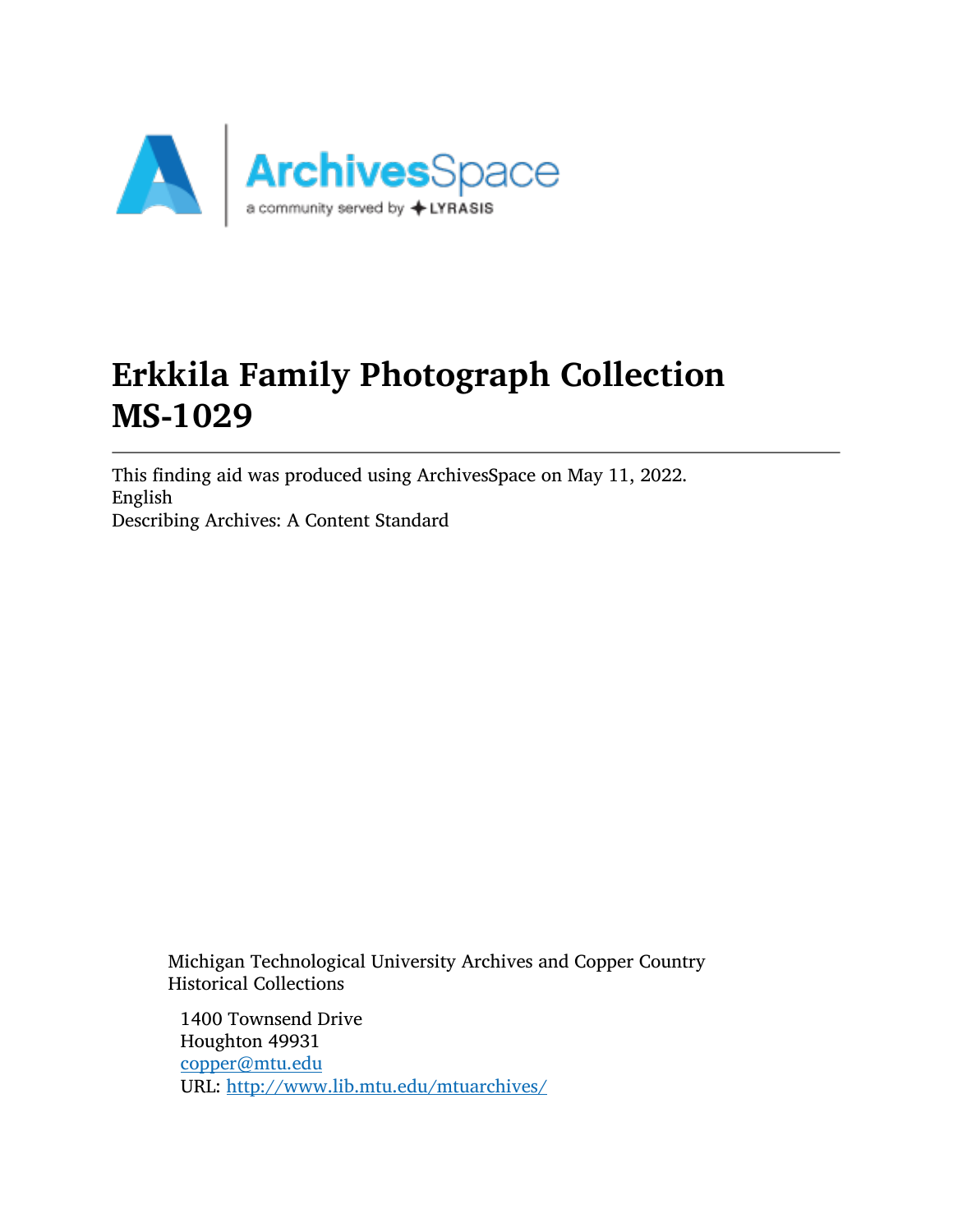## <span id="page-1-0"></span>**Table of Contents**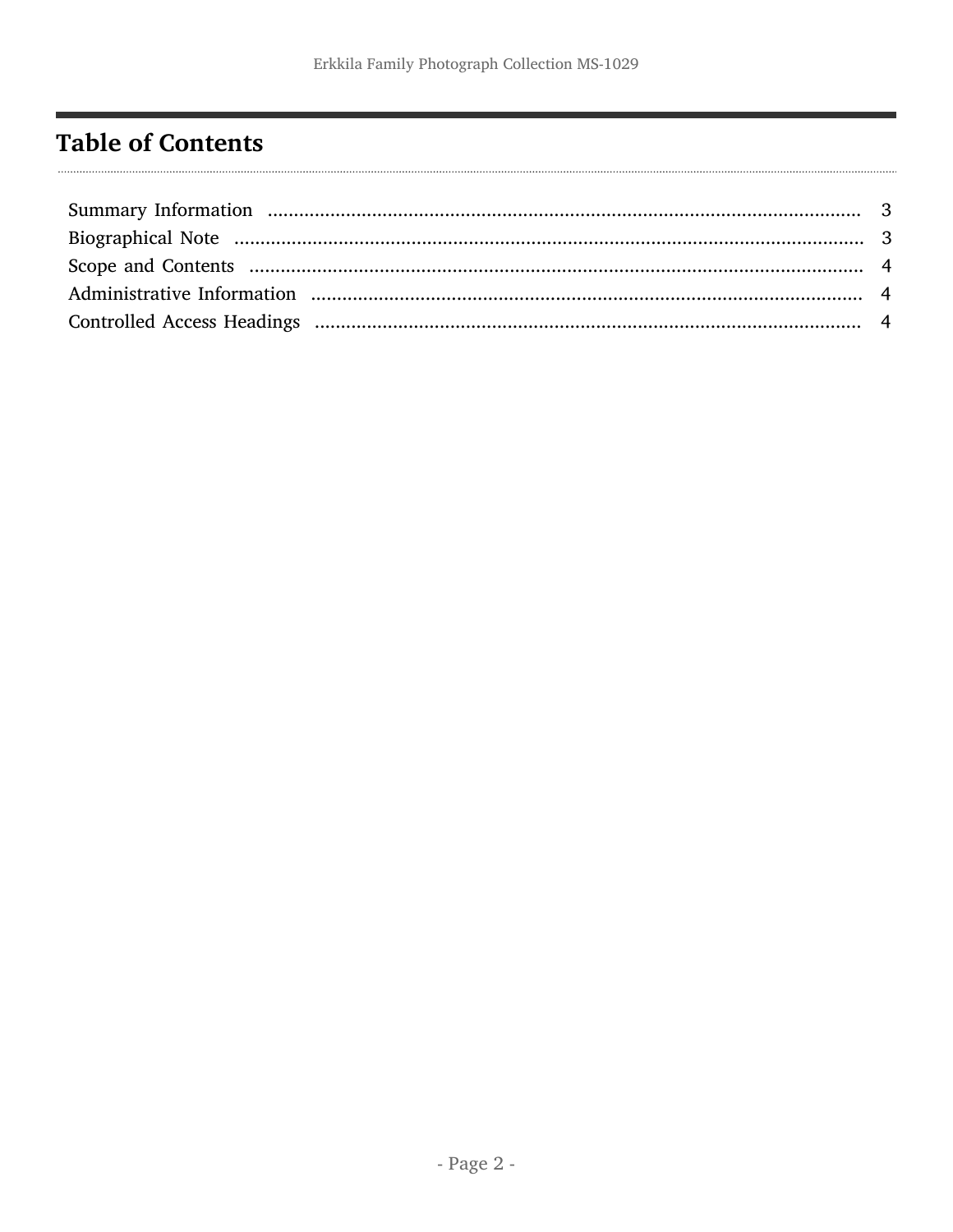## <span id="page-2-0"></span>Summary Information

| <b>Repository:</b><br>Title:                  | Michigan Technological University Archives and Copper<br><b>Country Historical Collections</b><br>Erkkila family photograph collection                                                                                                        |
|-----------------------------------------------|-----------------------------------------------------------------------------------------------------------------------------------------------------------------------------------------------------------------------------------------------|
| ID:                                           | MS-1029                                                                                                                                                                                                                                       |
| Date [inclusive]:                             | 1933-1978, 2022                                                                                                                                                                                                                               |
| <b>Physical</b><br>Description:               | 0.03 cubic feet 2 folders                                                                                                                                                                                                                     |
| Language of the<br><b>Material:</b>           | English.                                                                                                                                                                                                                                      |
| <b>Mixed Materials</b><br>$[sc_{\theta}box]:$ | 6                                                                                                                                                                                                                                             |
| [folder]:                                     | 40-41                                                                                                                                                                                                                                         |
| Abstract:                                     | Collection consists of 29 sheets (39 images) of negatives and<br>three pages of photocopied images, approximately 1933-2022,<br>depicting landscape scenes and views of individuals and group<br>at wintertime in Big Traverse Bay, Michigan. |

#### Preferred Citation

MS-1029, Erkkila Family Photograph Collection, Michigan Technological University Archives and Copper Country Historical Collections, Houghton, Michigan.

#### ^ [Return to Table of Contents](#page-1-0)

## <span id="page-2-1"></span>Biographical Note

Reino Erkkila and family operated a commercial fishing business out of Grand (Big) Traverse Bay just south of Gay, Michigan.

#### ^ [Return to Table of Contents](#page-1-0)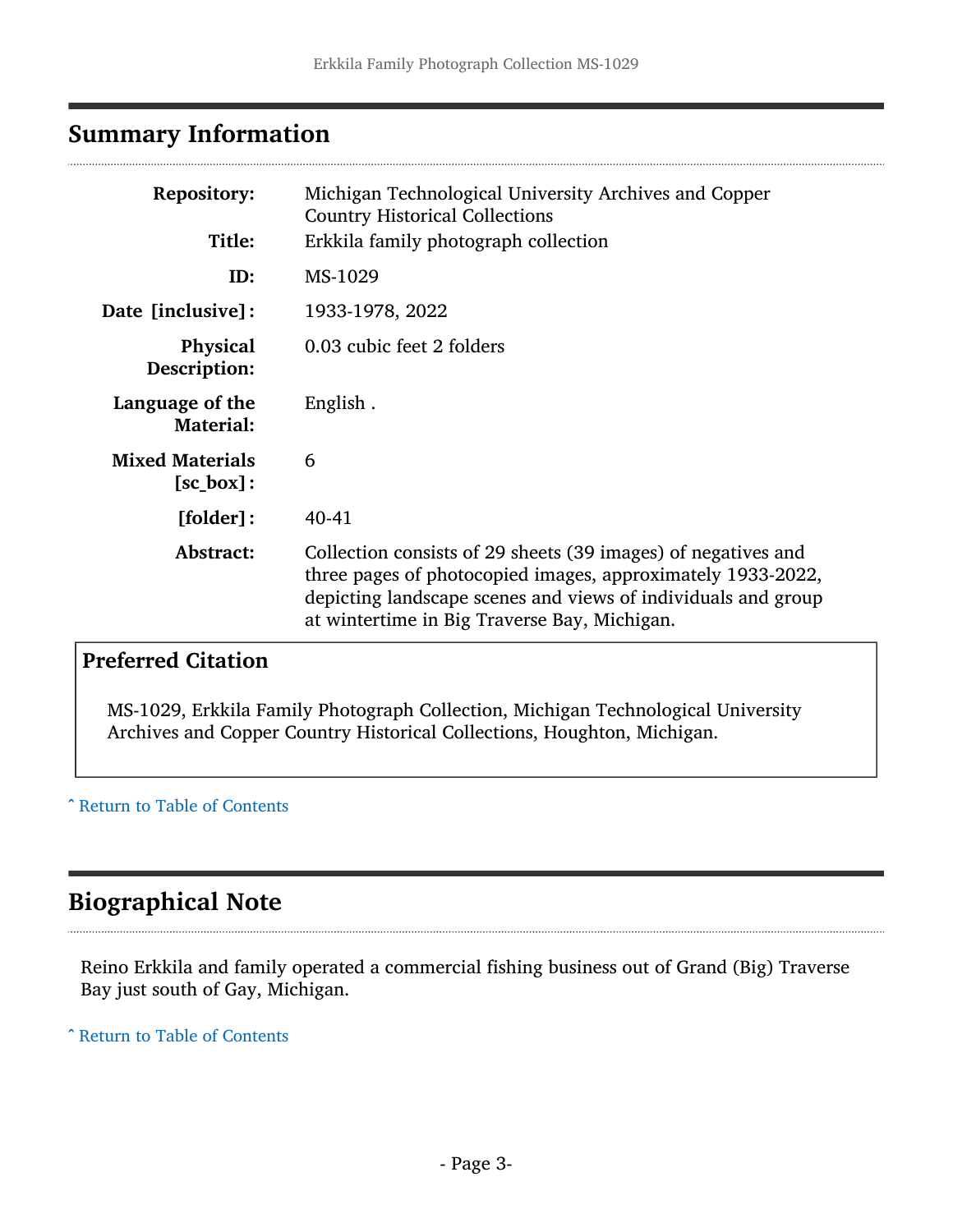#### <span id="page-3-0"></span>Scope and Contents

Collection consists of 29 sheets (39 images) of negatives and three pages of photocopied images, approximately 1933-2022, depicting landscape scenes and views of individuals and group at wintertime in Big Traverse Bay, Michigan. Included are views of boats, individuals, and groups; along with views of the replacement of the pier near the Erkkila Family home in the late 1940s or early 1950s. Also included are color photocopies of images of ice harvesting by Reino Erkkila and "Stringy" on Big Traverse Bay in winter 1977-1978.

^ [Return to Table of Contents](#page-1-0)

### <span id="page-3-1"></span>Administrative Information

#### Publication Statement

Michigan Technological University Archives and Copper Country Historical Collections

1400 Townsend Drive Houghton 49931 [copper@mtu.edu](mailto:copper@mtu.edu) URL: <http://www.lib.mtu.edu/mtuarchives/>

#### Conditions Governing Access

Available for use in the Michigan Technological University Archives and Copper Country Historical Collections.

#### Conditions Governing Use

Various copying restrictions apply. Guidelines are available from Michigan Technological University Archives & Copper Country Historical Collections.

^ [Return to Table of Contents](#page-1-0)

## <span id="page-3-2"></span>Controlled Access Headings

• Boats and boating -- Michigan -- Houghton County